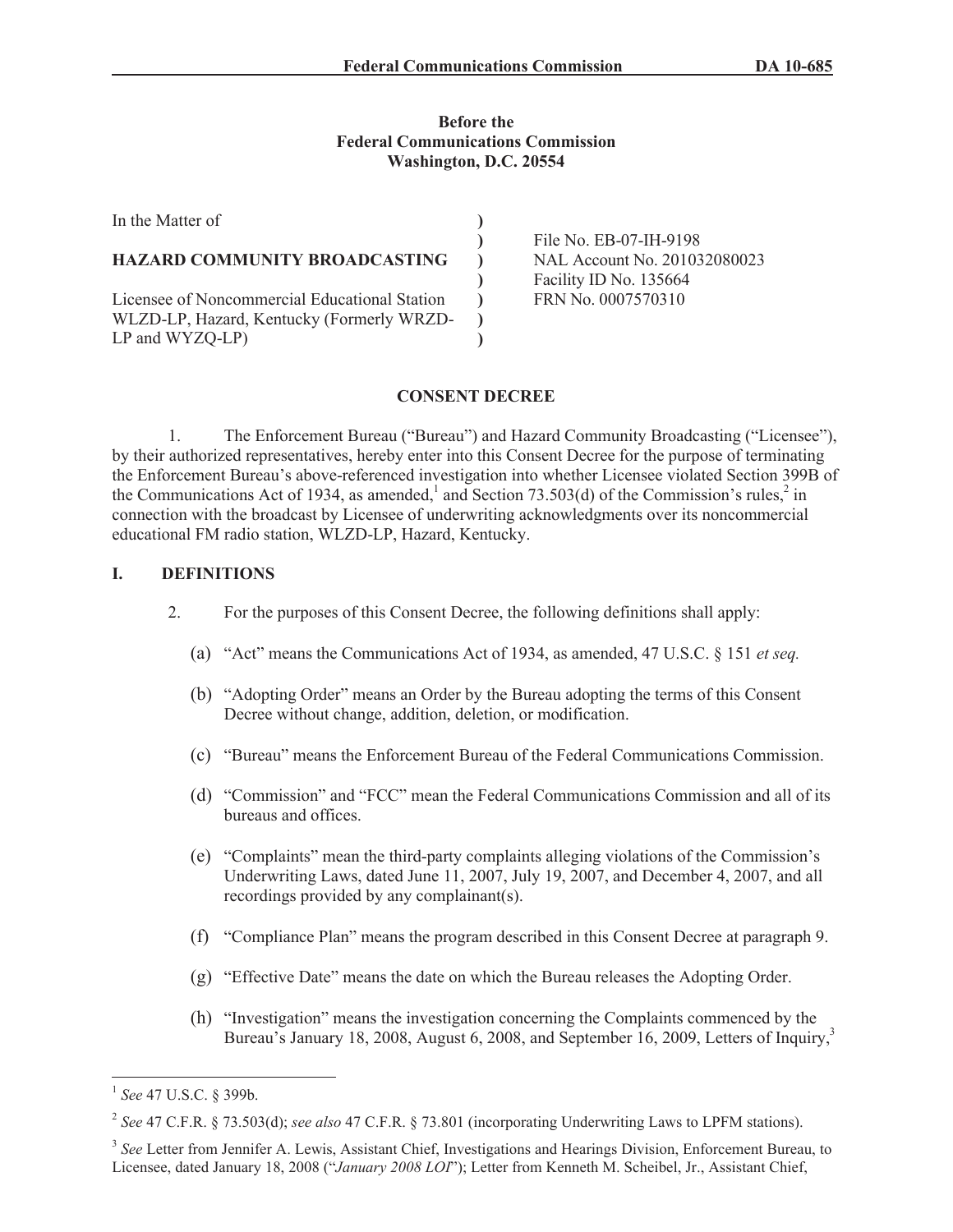regarding whether Licensee violated the Commission's Underwriting Laws in connection with its operation of the Station in July, August and December 2007.

- (i) "Licensee" means Hazard Community Broadcasting and its predecessors-in-interest and successors-in-interest as licensee of the Station.
- (j) "Parties" mean Licensee and the Bureau.
- (k) "Rules" mean the Commission's regulations found in Title 47 of the Code of Federal Regulations.
- (l) "Station" means low-power noncommercial educational FM radio station WLZD-LP, Hazard, Kentucky (Facility ID No. 135664).
- (m) "Underwriting Laws" mean Section 399B of the Communications Act of 1934, 47 U.S.C. § 399b, and Section 73.503(d) of the Commission's Rules, 47 C.F.R. § 73.503(d).

#### **II. BACKGROUND**

3. Pursuant to Section 399B(a) of the Act and Section 73.503(d) of the Rules, advertisements are defined as program material broadcast "in exchange for any remuneration" and intended to "promote any service, facility, or product" of for-profit entities.<sup>4</sup> Section 399B(b)(2) specifically provides that noncommercial educational stations may not broadcast advertisements.<sup>5</sup> Although contributors of funds to such stations may receive on-air acknowledgements of their support, the Commission has held that such acknowledgements may be made for identification purposes only, and should not promote the contributors' products, services, or businesses.<sup>6</sup> Specifically, such announcements may not contain comparative or qualitative descriptions, price information, calls to action, or inducements to buy, sell, rent or lease.<sup>7</sup> At the same time, however, the Commission has acknowledged that it is at times difficult to distinguish between language that promotes versus that which merely identifies the underwriter and is consistent with the Commission's Rules and decisions establishing compliant underwriting announcements. Consequently, the Commission expects licensees to exercise reasonable, "good faith" judgment in this area, and affords some latitude to the judgments of licensees who do so.<sup>8</sup>

4. On January 18, 2008, the Bureau initiated an investigation regarding Licensee. Specifically, the Bureau investigated allegations that Licensee had aired advertisements in violation of the Underwriting Laws.<sup>9</sup> The Licensee responded to the Bureau's inquiries, and provided certain transcripts

7 *See id*.

9 *See supra* note 3.

Investigations and Hearings Division, Enforcement Bureau, to Licensee, dated August 6, 2008 ("*August 2008 LOI*"); Letter from Kenneth M. Scheibel, Jr., Assistant Chief, Investigations and Hearings Division, Enforcement Bureau, to Licensee, dated September 16, 2009 ("*September 2009 LOI*").

<sup>4</sup> *See* 47 U.S.C. § 399b(a); 47 C.F.R § 73.503(d).

<sup>5</sup> *See* 47 U.S.C. § 399b(b)(2).

<sup>6</sup> *See Commission Policy Concerning the Noncommercial Nature of Educational Broadcasting Stations*, Public Notice (1986), *republished*, 7 FCC Rcd 827 (1992) ("*Public Notice*").

<sup>8</sup> *See Xavier University*, Letter of Admonition, issued November 14, 1989 (Mass Med. Bur.), *recons. granted*, Memorandum Opinion and Order, 5 FCC Rcd 4920 (1990).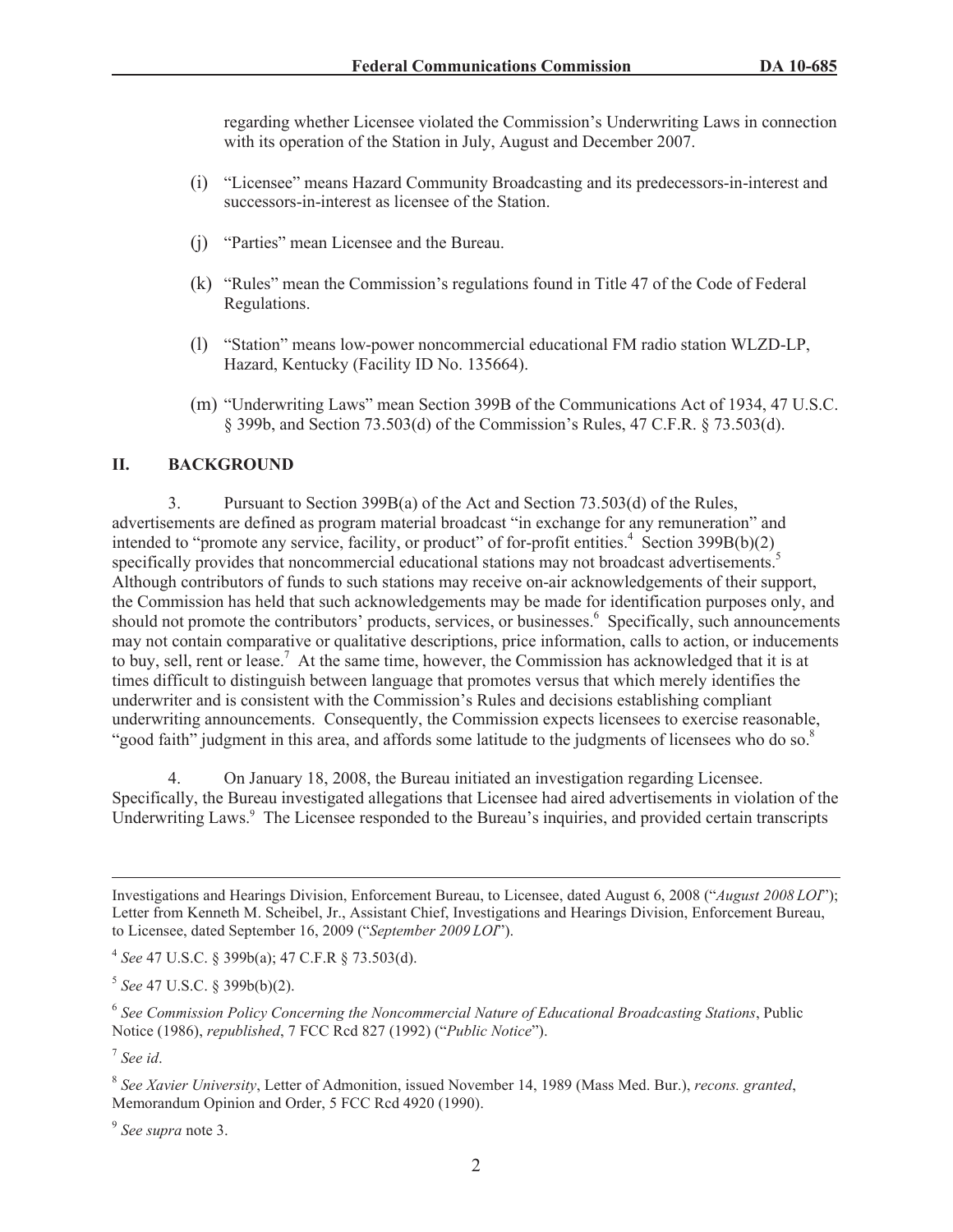of the inquired-of material.<sup>10</sup> The announcements aired by the Station may have violated the Underwriting Laws because they appear to exceed the bounds of what is permissible and within Licensee's discretion under the Act and pertinent Commission precedent.<sup>11</sup> With respect to calculating liability for any Commission rule violations that have occurred, Licensee has provided documentation, supported by affirmations, attempting to support its claim of financial hardship. The Bureau finds Licensee's financial showing credible in all respects. In arriving at the voluntary contribution amount, the Bureau, therefore, considers not only the nature of the misconduct in question, but also Licensee's limited ability to pay.

# **III. TERMS OF AGREEMENT**

5. **Adopting Order.** The Parties agree that the provisions of this Consent Decree shall be subject to final approval by the Bureau by incorporation of such provisions by reference in the Adopting Order without change, addition, modification, or deletion.

6. **Jurisdiction.** Licensee agrees that the Bureau has jurisdiction over it and the matters contained in this Consent Decree and has the authority to enter into and adopt this Consent Decree.

7. **Effective Date; Violations.** The Parties agree that this Consent Decree shall become effective on the date on which the FCC releases the Adopting Order. Upon release, the Adopting Order and this Consent Decree shall have the same force and effect as any other Order of the Bureau. Any violation of the Adopting Order, or of the terms of this Consent Decree, shall constitute a separate violation of a Bureau Order, entitling the Bureau to exercise any rights and remedies attendant to the enforcement of a Commission Order.

8. **Termination of Investigation.** In express reliance on the covenants and representations in this Consent Decree, and to avoid further expenditure of public resources, the Bureau agrees to terminate its Investigation and dismiss the Complaints. In consideration for the termination of said Investigation and dismissal of the Complaints, Licensee agrees to the terms, conditions, and procedures contained herein. The Bureau further agrees that, in the absence of new material evidence, the Bureau will not use the facts developed in this Investigation through the Effective Date of the Consent Decree, or the existence of this Consent Decree, to institute, on its own motion, any new proceeding, formal or informal, or take any action on its own motion against Licensee concerning the matters that were the subject of the Investigation or the Complaints. The Bureau also agrees that it will not use the facts developed in this Investigation through the Effective Date of this Consent Decree, or the existence of this Consent Decree, to institute on its own motion any proceeding, formal or informal, or take any action on its own motion against Licensee with respect to Licensee's basic qualifications, including its character qualifications, to be a Commission licensee or to hold Commission authorizations.

9. **Compliance Plan.** For purposes of settling the matters set forth herein, Licensee agrees to maintain a Compliance Plan related to future compliance with the Act, the Commission's Rules, and the Commission's Orders. The Plan will include, at a minimum, the following components:

a. Licensee will utilize a multi-level review procedure for underwriting content to be aired on the Station. All scripts of announcements will continue to be reviewed by Station Management, prior to broadcast, for compliance with the Underwriting Laws.

<sup>&</sup>lt;sup>10</sup> *See* Letter from Clifford R. Walters to Federal Communications Commission, dated February 20, 2008 ("*First Response*"); Letter from Rebecca Ritchie to Federal Communications Commission, dated August 20, 2008 ("*Second Response*"); Letter from Jody P. Ritchie to Federal Communications Commission, dated October 10, 2009 ("*Third Response*").

<sup>11</sup> *See id.*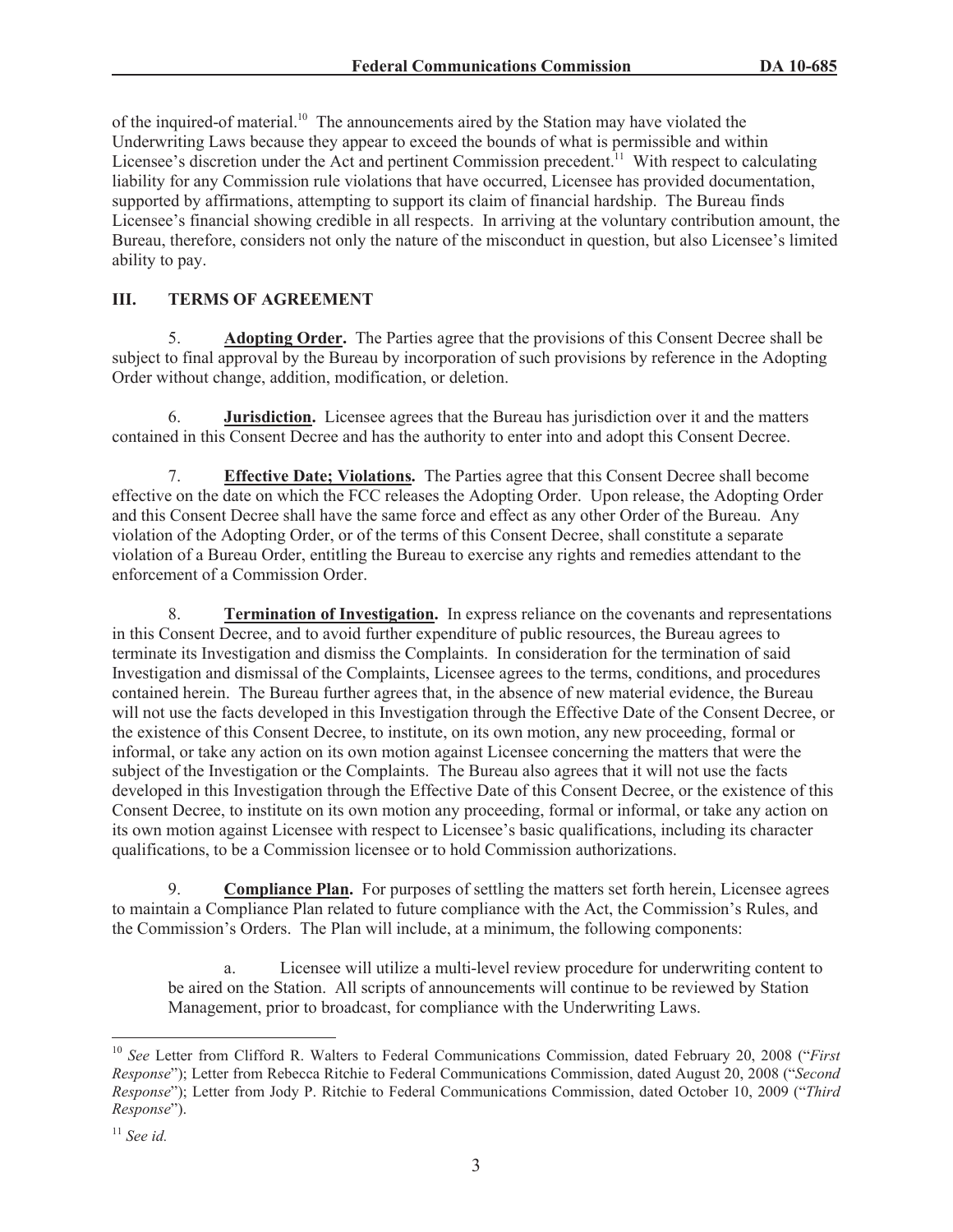b. Licensee will train employees on acceptable underwriting content that complies with the Underwriting Laws. Within thirty days of being hired by Licensee, any new Station employee will be trained as to acceptable underwriting content that complies with the Underwriting Laws. In addition, Licensee Station employees will receive refresher training, on an annual basis, regarding existing guidelines and, where applicable, pertinent changes to the Underwriting Laws.

c. Licensee will also implement and maintain a plan to educate prospective underwriters about appropriate underwriting content and how Licensee incorporates such underwriting content in the messages that it prepares for underwriter approval and eventual broadcast. To that end, Licensee will summarize the Underwriting Laws for each client before it accepts any contract with the prospective underwriter to air underwriting messages over the Station and prepares the underwriting message for the underwriter's review. Licensee will not broadcast any announcement that does not comply with the Underwriting Laws.

d. Licensee will make good faith efforts, with respect to independently produced programming broadcast on the Station, to obtain from the distributors of such programming the copy for underwriting announcements contained in such programming in advance of such programming's broadcast, for the purposes of independently reviewing such copy for compliance with the Underwriting Laws.

10. **Compliance Reports.** Licensee will file compliance reports with the Commission ninety days after the Effective Date, twelve months after the Effective Date, twenty-four months after the Effective Date, and upon expiration of this Consent Decree, three years after the Effective Date. Each compliance report shall include a compliance certificate from an officer, as an agent of Licensee, stating that the officer has personal knowledge that Licensee has established and maintained on an ongoing basis operating procedures intended to ensure compliance with this Consent Decree, together with an accompanying statement explaining the basis for the officer's compliance certification. Each compliance report will describe any significant difficulties Licensee has encountered during the reporting period in ensuring compliance with the Underwriting Laws, what steps it has taken to resolve those difficulties, and the success of those steps in doing so. All compliance reports shall be submitted to the Chief, Investigations and Hearings Division, Enforcement Bureau, Federal Communications Commission, Room 4-C330, 445 12th Street, S.W., Washington, D.C. 20554.

11. **Termination Date.** Unless stated otherwise, the requirements of this Consent Decree will expire three (3) years after the Effective Date.

12. **Voluntary Contribution.** Licensee agrees that it will make a voluntary contribution to the United States Treasury in the amount of seven thousand dollars (\$7,000.00). The payment is to be made within five (5) calendar days of the Effective Date. The payment must be made by check or similar instrument, payable to the order of the Federal Communications Commission. The payment must include the NAL/Account Number and FRN Number referenced in the caption to the Adopting Order. Payment by check or money order may be mailed to Federal Communications Commission, P.O. Box 979088, St. Louis, MO 63197-9000. Payment by overnight mail may be sent to U.S. Bank – Government Lockbox #979088, SL-MO-C2-GL, 1005 Convention Plaza, St. Louis, MO 63101. Payment by wire transfer may be made to ABA Number 021030004, receiving bank TREAS/NYC, and account number 27000001. For payment by credit card, an FCC Form 159 (Remittance Advice) must be submitted. When completing the FCC Form 159, enter the NAL/Account number in block number 23A (call sign/other ID), and enter the letters "FORF" in block number 24A (payment type code). Licensee will also send electronic notification on the date said payment is made to Hillary.DeNigro@fcc.gov, Ben.Bartolome@fcc.gov, Kenneth.Scheibel@fcc.gov, and to Jennifer.Lewis@fcc.gov.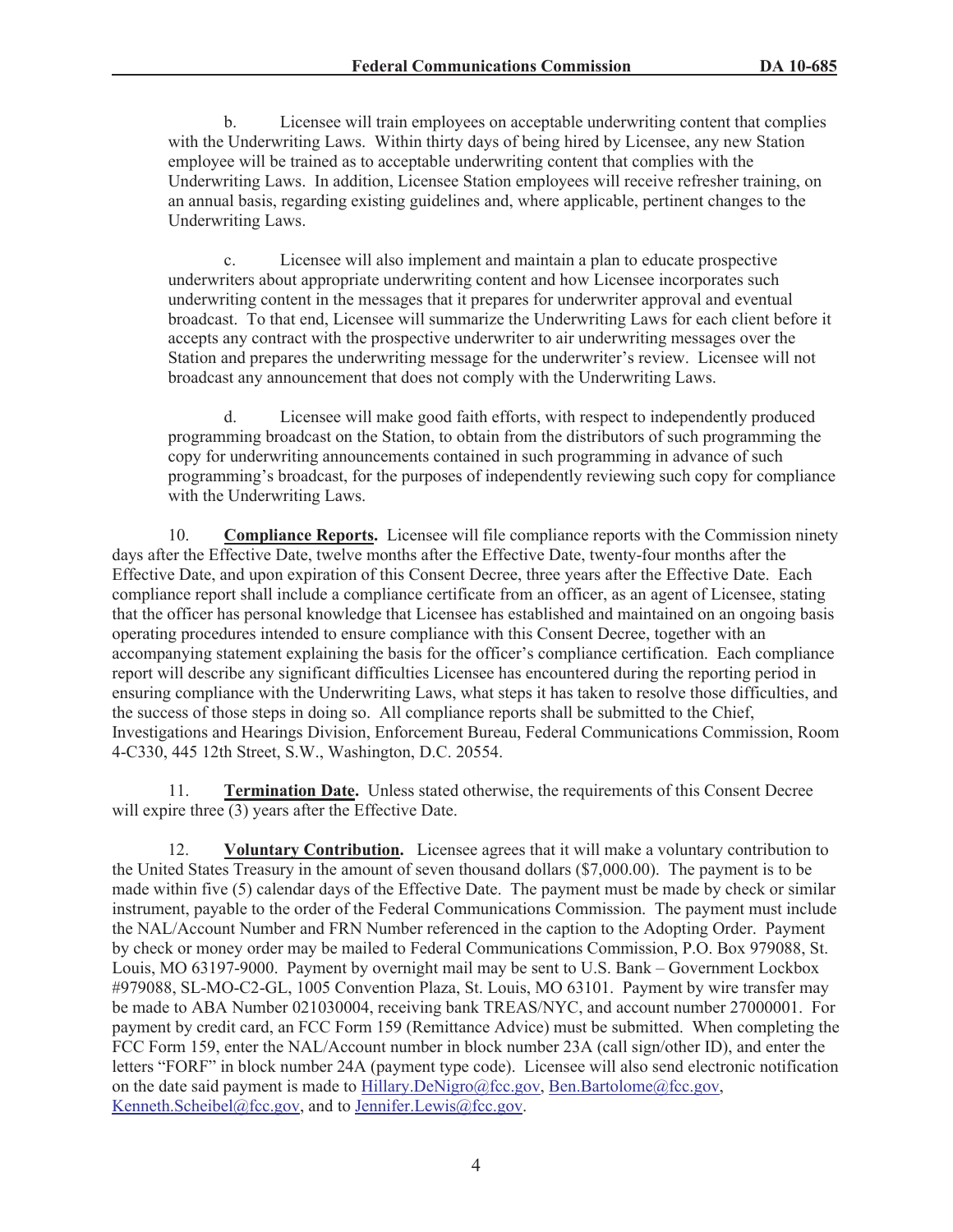13. **Waivers.** Licensee waives any and all rights it may have to seek administrative or judicial reconsideration, review, appeal or stay, or to otherwise challenge or contest the validity of this Consent Decree and the Order adopting this Consent Decree, provided the Commission issues an Order adopting the Consent Decree without change, addition, modification, or deletion. Licensee shall retain the right to challenge Commission interpretation of the Consent Decree or any terms contained herein. If either Party (or the United States on behalf of the Commission) brings a judicial action to enforce the terms of the Adopting Order, neither Licensee nor the Commission shall contest the validity of the Consent Decree or the Adopting Order, and Licensee shall waive any statutory right to a trial *de novo*. Licensee hereby agrees to waive any claims it may otherwise have under the Equal Access to Justice Act, 5 U.S.C. § 504 and 47 C.F.R. § 1.1501 *et seq*., relating to the matters addressed in this Consent Decree.

14. **Subsequent Rule or Order.** The Parties agree that if any provision of the Consent Decree conflicts with any subsequent Rule or Order adopted by the Commission (except an Order specifically intended to revise the terms of this Consent Decree to which Licensee does not expressly consent) that provision will be superseded by such Commission rule or Order.

15. **Successors and Assigns.** Licensee agrees that the provisions of this Consent Decree shall be binding on its successors, assigns, and transferees.

16. **Final Settlement.** The Parties agree and acknowledge that this Consent Decree shall constitute a final settlement between the Parties. The Parties further agree that this Consent Decree does not constitute either adjudication on the merits or a factual or legal finding or determination regarding any compliance or noncompliance with the requirements of the Act or the Commission's Rules and Orders. The Parties agree that this Consent Decree is for settlement purposes only and that by agreeing to this Consent Decree, Licensee does not admit or deny noncompliance, violation or liability for violating the Act, the Commission's Rules or Orders in connection with the matters that are the subject of this Consent Decree.

17. **Modifications.** This Consent Decree cannot be modified without the advance written consent of both Parties.

18. **Paragraph Headings.** The headings of the Paragraphs in this Consent Decree are inserted for convenience only and are not intended to affect the meaning or interpretation of this Consent Decree.

19. **Authorized Representative.** Each party represents and warrants to the other that it has full power and authority to enter into this Consent Decree.